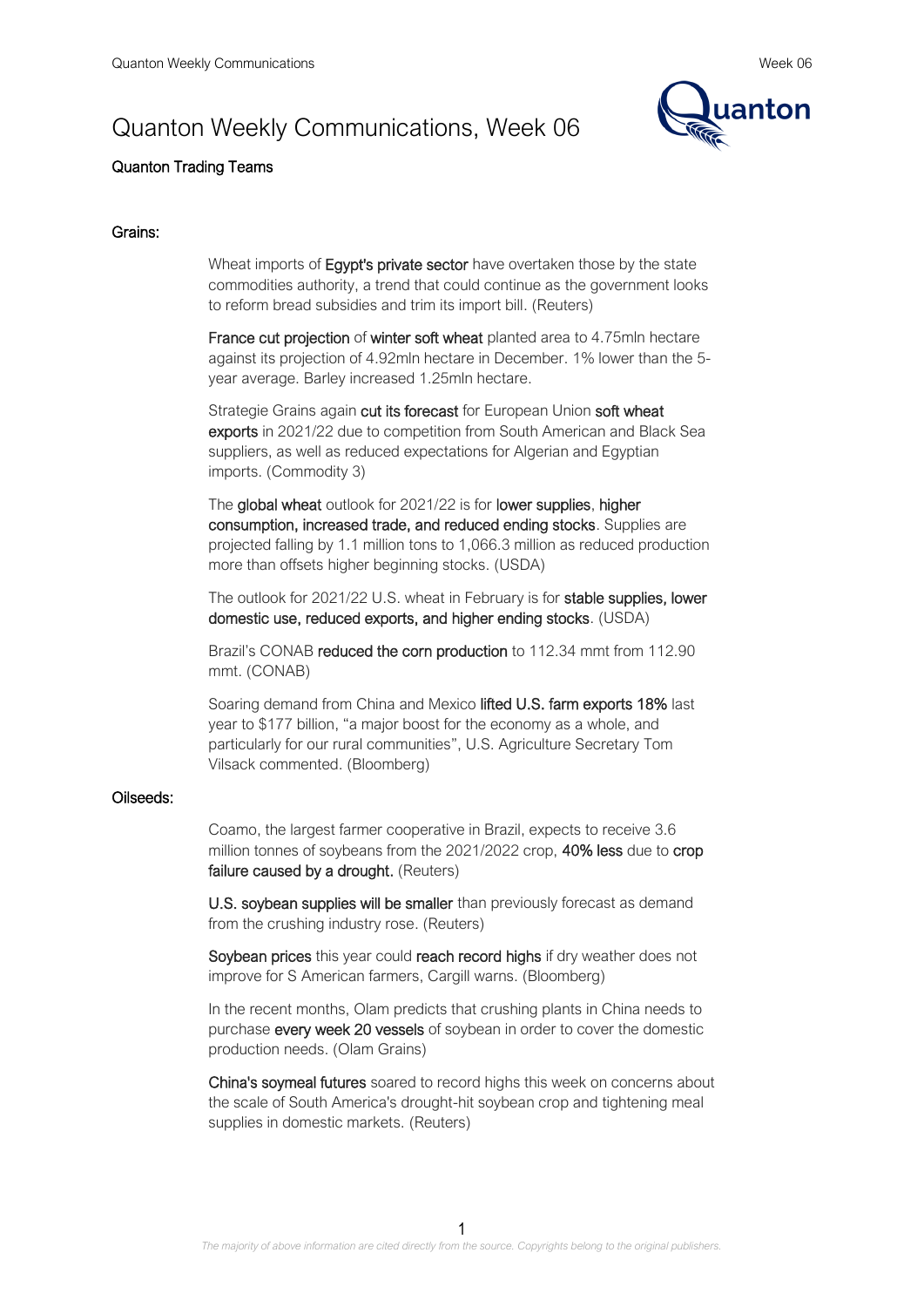Paraguay books rare soybean cargo from Argentina for 18,000 mt amid a sharp drought-related crop loss. (Agricensus)

## Coffee:

Thursday, Arabica coffee prices on ICE slipped after touching fresh 10-year highs, as exchange-certified stocks touched new 20-year lows and were set to fall below the key 1-million-bags mark. (Reuters)

Traders are planning to deliver thousands of tonnes of robusta coffee from Asia to the ICE futures exchange in Europe for the first time since 2018. Instead of containers, traders said it has become cheaper to pile up bags of coffee in breakbulk vessels, despite the potential moisture damage. (Reuters, Commodities 3)

#### Cocoa:

Dry weather for three straight weeks in most of Ivory Coast's cocoa regions has damaged the quality of beans and threatens to reduce the size of the April-to-September mid-crop, farmers said on Monday.

## Sugar:

French sugar group Tereos reported a jump in third-quarter core earnings as high prices helped offset a poor harvest in Brazil. Its EBITA rose 65% to 223 million euros. (Reuters)

The Philippines plans to import 200,000 tonnes of standard and bottler's grade refined **sugar** to address a supply shortfall caused by crop damage from a powerful typhoon that hit plantations in December. (Reuters)

The global sugar market is expected to have a second year of small supply surplus in 2022/23 (Oct-Sep) as high benchmark prices and good weather boost crop prospects in the main producing countries. (CovrigAnalytics, Reuters)

## Freights:

Freight market appears to be rising with the Baltic Handy index up 15% this week, the Panamax index up 30%, and the overall Dry Index up 36%. (Fryer)

The end of Chinese New Year, as predicted, saw the **market picking up** gradually across the board. The Baltic Dry Index climbed by 39% over last week.

Panamax Market – Front haul grain cargoes from ECSA are the main driver of this market. There are fresh interests from Black Sea where the outlook remains positive. The influx of fresh cargo toward the end of the week caused P2A to cross the 30,000 mark.

Supramax Market – The influx of orders in the Med confirms that positive trend of last week will continue. In Med / Black Sea and South Atlantic rates are climbing faster that the time it took to drop. USG, with new influx of cargo, is back in full swing. Continent is the slowest to catch up.

Panamax Index – 2403 (up 34 % over last week)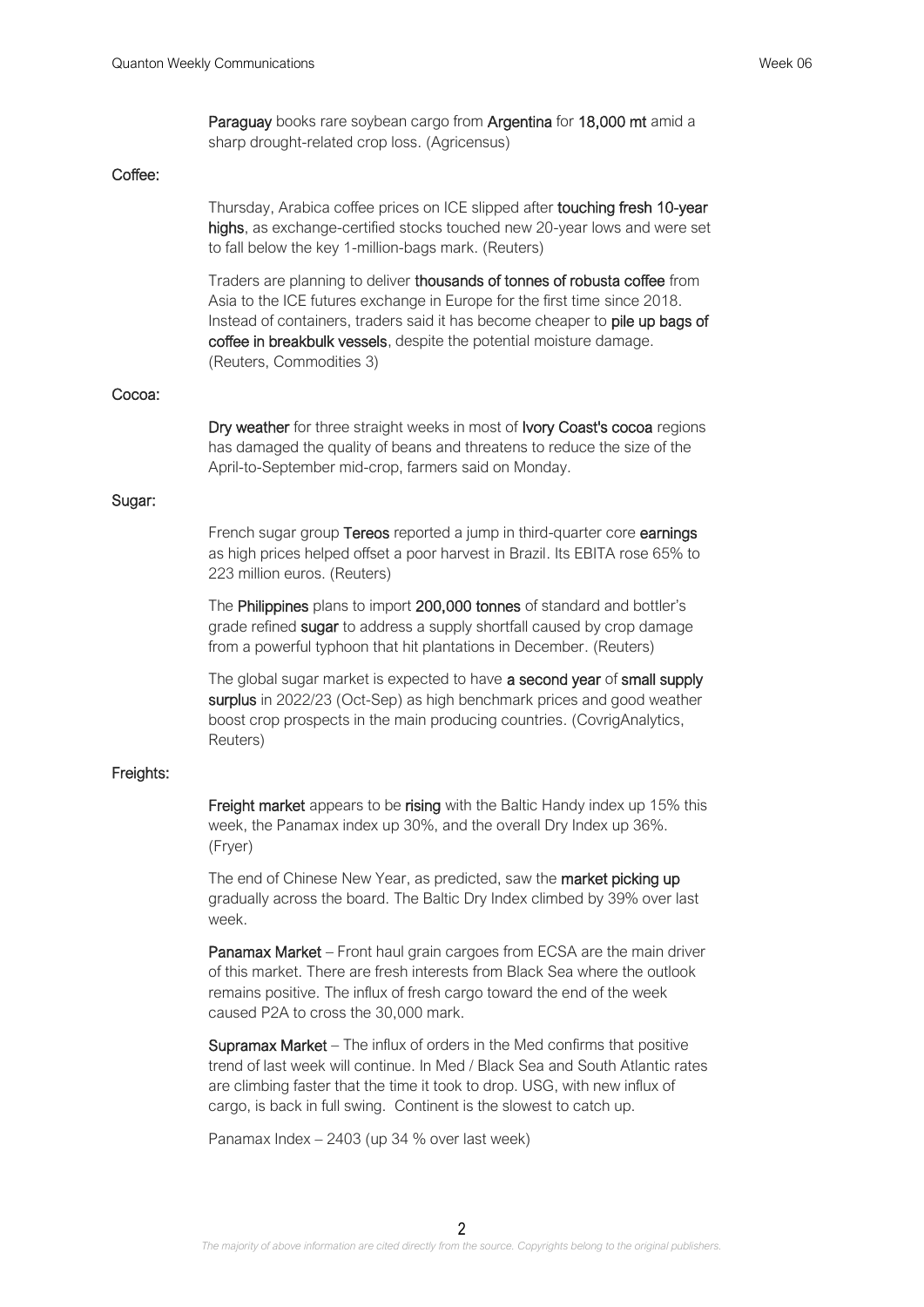Panamax 4 TC – 20297 (up 37% over last week)

**Panamax 5 TC** – 21623 (up 34% over last week)

P2A (Continent / Far East) – 30605 (up 36% over last week)

P6A (Singapore/ ECSA RV) – 23809 (up 24% over last week)

BSI 10TC – 23,743 (up 35% over last week)

S1B (Canakkale via Med-Bsea/China- S.Korea) – 27,729 (up 13% over last week)

S4B (Skaw-Passero/ USG) 17,175 (up 3% over last week)

**BHSI 7 TC** – 21,018 (up 18% over last week)

HS1 (Cont med-ECSA) – 14,107 (up 11% over last week)

HS3 (ECSA/Cont-Med) – 27,050 (up 8% over last week)

# World:

Japan's weather bureau said on Thursday the La Nina phenomenon was continuing and there was a 70% chance it would end during the Northern Hemisphere spring.

Brazilian cotton growers are expecting a very positive scenario for the 2021/22 crop with prices on the rise as planting is about to end, local companies told Reuters, leaving behind the drops in area and output seen a year ago due to a sowing delay. (Reuters)

\$61 million funded by the U.S. Department of Agriculture aims to invest over five years to accelerate cashew processing in West Africa. (Reuters)

Bunge reported a stronger-than-expected 17.1% jump in quarterly profit as large oilseed crops in North America and Europe and strong demand for processed meal and oil bolstered its core agribusiness unit. (Reuters)

Ghana's consumer price inflation accelerated to 13.9% year-on-year in January from 12.6% the previous month. (Reuters)

India's basmati rice exports plunged a fifth from a year ago to the lowest level in four years in 2021 as top buyer Iran slashed purchases after its rupee reserves reduced. (Reuters)

## China:

China suspended imports of beef, dairy and beer from Lithuania this week, Lithuania's veterinary control agency said on Thursday, amid a growing trade dispute over the Baltic nation's relations with Taiwan.

The Biden administration is considering a new China tariff probe if talks fail to persuade Beijing to follow through on promised purchases of U.S. goods, energy and services. (Reuters)

## Opinions:

The world grain and oilseed markets have become very volatile on a mix of massive crop losses in S America and the geo-political issues in the Black Sea. In S America, two months of critical weather still to come in. N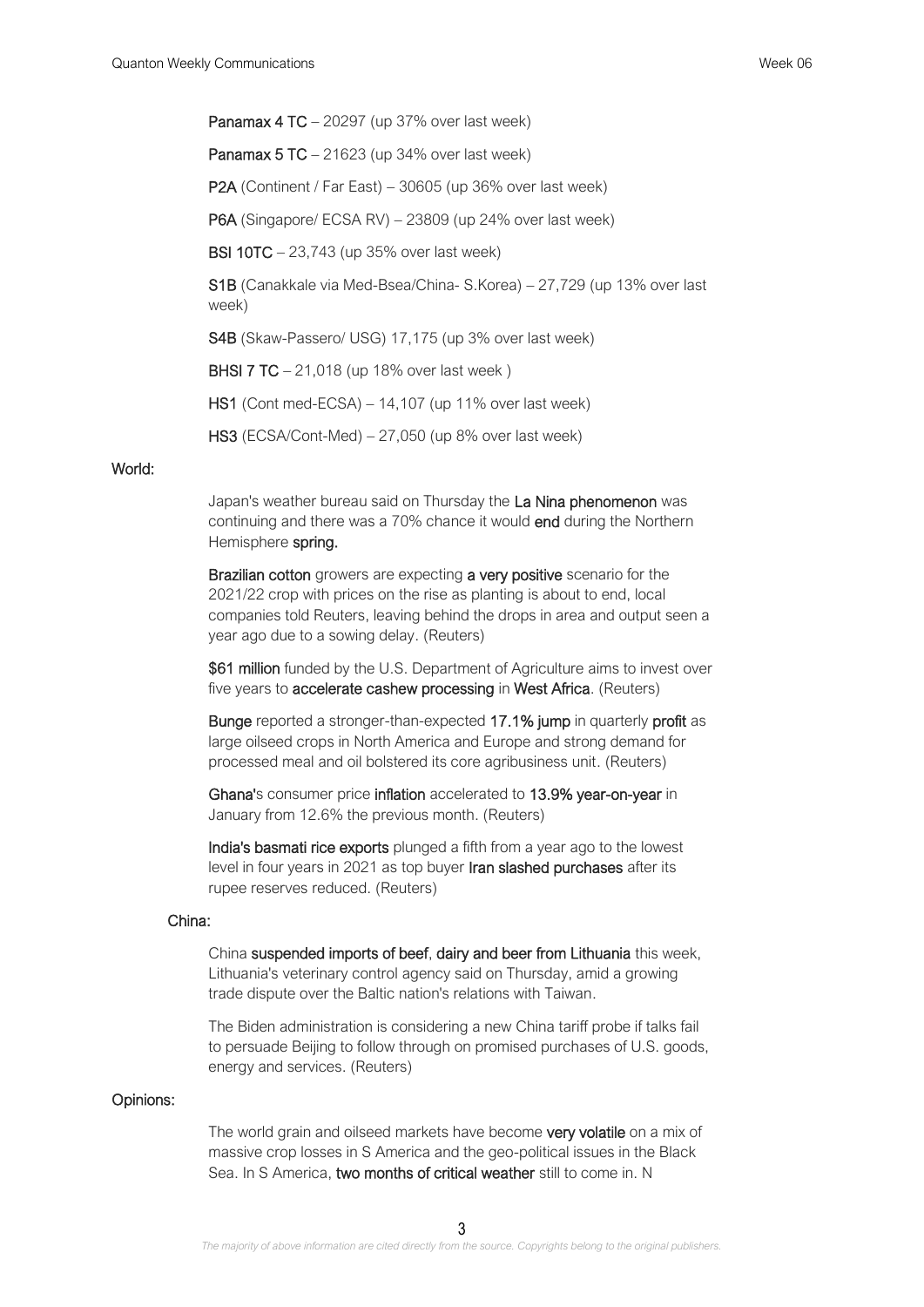Hemisphere weather takes on much greater importance from March onwards, particularly in the US, Canada and N Africa. (Fryer)

Vietnam local market recently moved a lot to Myanmar corn. (Local broker)

## Fertilisers:

The Green Markets North America Fertilizer Price Index rose to 898.28, recovered from the **lowest point** (811.7) a week ago. (Bloomberg Green Markets)

Brazilian groups representing grain growers are complaining about a shortage of the herbicide Atrazine used to control weeds in corn crops. Relevant bills have been discussed and passed in the government. (Reuters)

#### Tenders:

Jordan tenders for feed barley:

120,000 mt, shipment: Jul – Sep 2022.

Japan tenders for the following, via SBS auction, shipment Jun-July:

- o 80,000 mt, feed wheat
- o 100,000 mt, barley

Taiwan MFIG tenders for corn:

65,000 mt, shipment Apr 2022

Syria tenders for milling wheat:

200,000 mt, deadline 14 Feb

Iran SLAL bought for shipment Feb - Mar 2022:

- o 60,000 mt, feed barley
- o 60,000 mt, soymeal

Jordan bought feed wheat:

60,000 mt, 301.25 USD/mt, Cargill, shipment full Jul

South Korea MFG bought corn:

68,000 mt, 341.89 USD/mt, Sierentz, shipment Mar – Apr

South Korea FLC bought feed wheat:

65,000 mt, 330.98 USD/mt, Agrocorp, shipment full Apr

## South Korea FLC bought corn:

66,000 mt, 339.74 USD/mt, ADM, shipment full Apr

#### South Korea NOFI bought corn:

135,000 mt, 339.74 & 339.49 USD/mt, shipment in May

South Korea NOFI bought feed wheat:

110,000 mt, 327.44 & 328.36 USD/mt, CJ, shipment in May/Jun

Turkey TMO bought 325,000 mt corn for shipment 25 Feb – 15 Mar: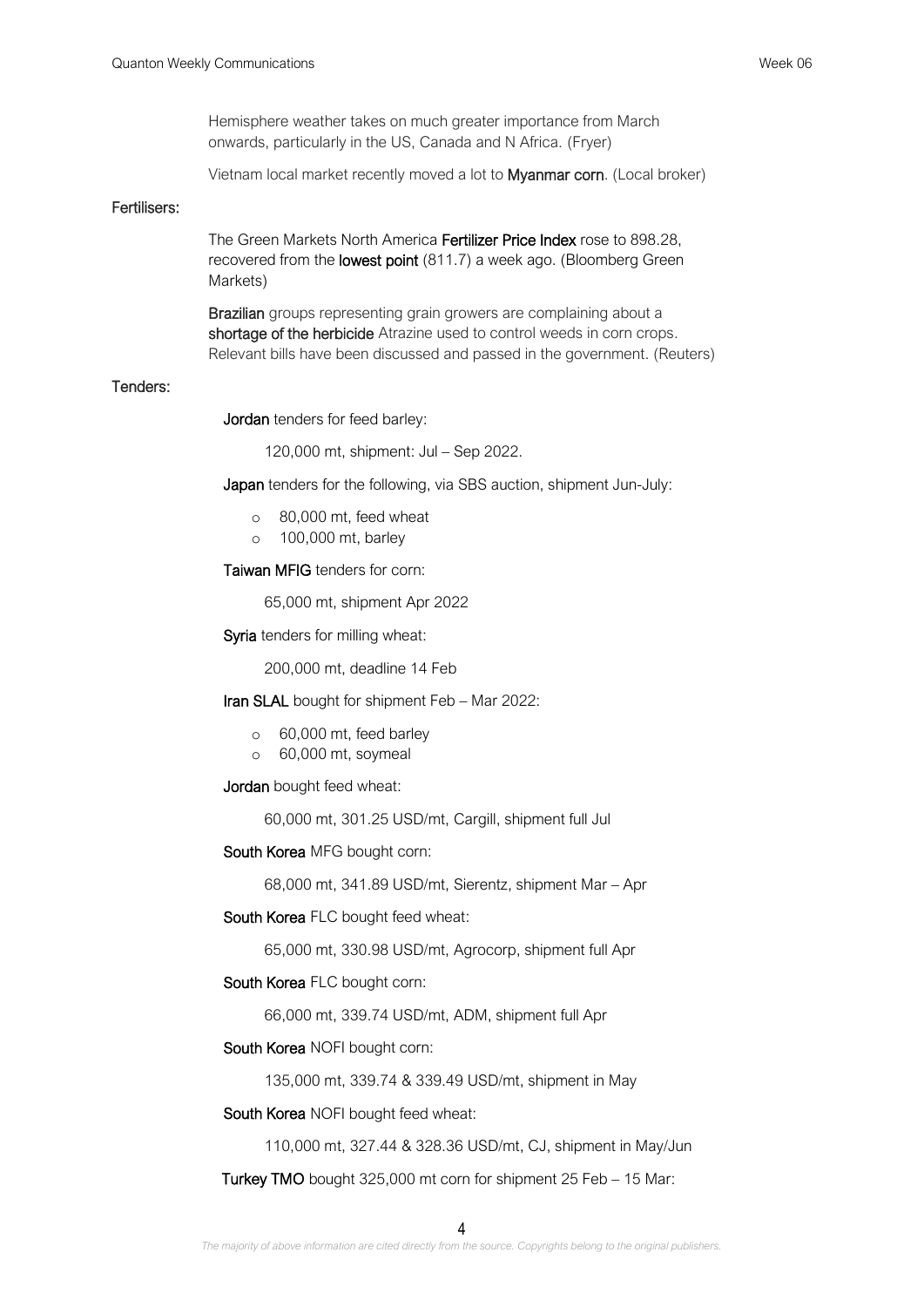| Derince:        | 25,000 mt CNF 311.50 USD/mt, Yayla Agro |
|-----------------|-----------------------------------------|
|                 | 25,000 mt CNF 311.50 USD/mt, Rolweg     |
| Iskenderun:     | 25,000 mt EXW 310.80 USD/mt, Altin Ates |
|                 | 25,000 mt EXW 310.70 USD/mt, Yayla Agro |
| Mersin:         | 25,000 mt CNF 311.65 USD/mt; Erser      |
|                 | 25,000 mt CNF 311.65 USD/mt; Yayla Agro |
| Izmir:          | 25,000 mt EXW 309.59 USD/mt, ADM        |
|                 | 25,000 mt CNF 309.60 USD/mt, Yayla Agro |
| <b>Bandirma</b> | 25,000 mt EXW 307.70 USD/mt, Bek Tarim  |
|                 | 25,000 mt EXW 315.15 USD/mt; Aston      |
| Tekirdag        | 25,000 mt EXW 314.30 USD/mt, Erser      |
| Samsun          | 25,000 mt EXW 304.70 USD/mt, Promaks    |
| Karasu          | 25,000 mt CNF 304.70 USD/mt, Bek Tarim  |

<End of document>

5